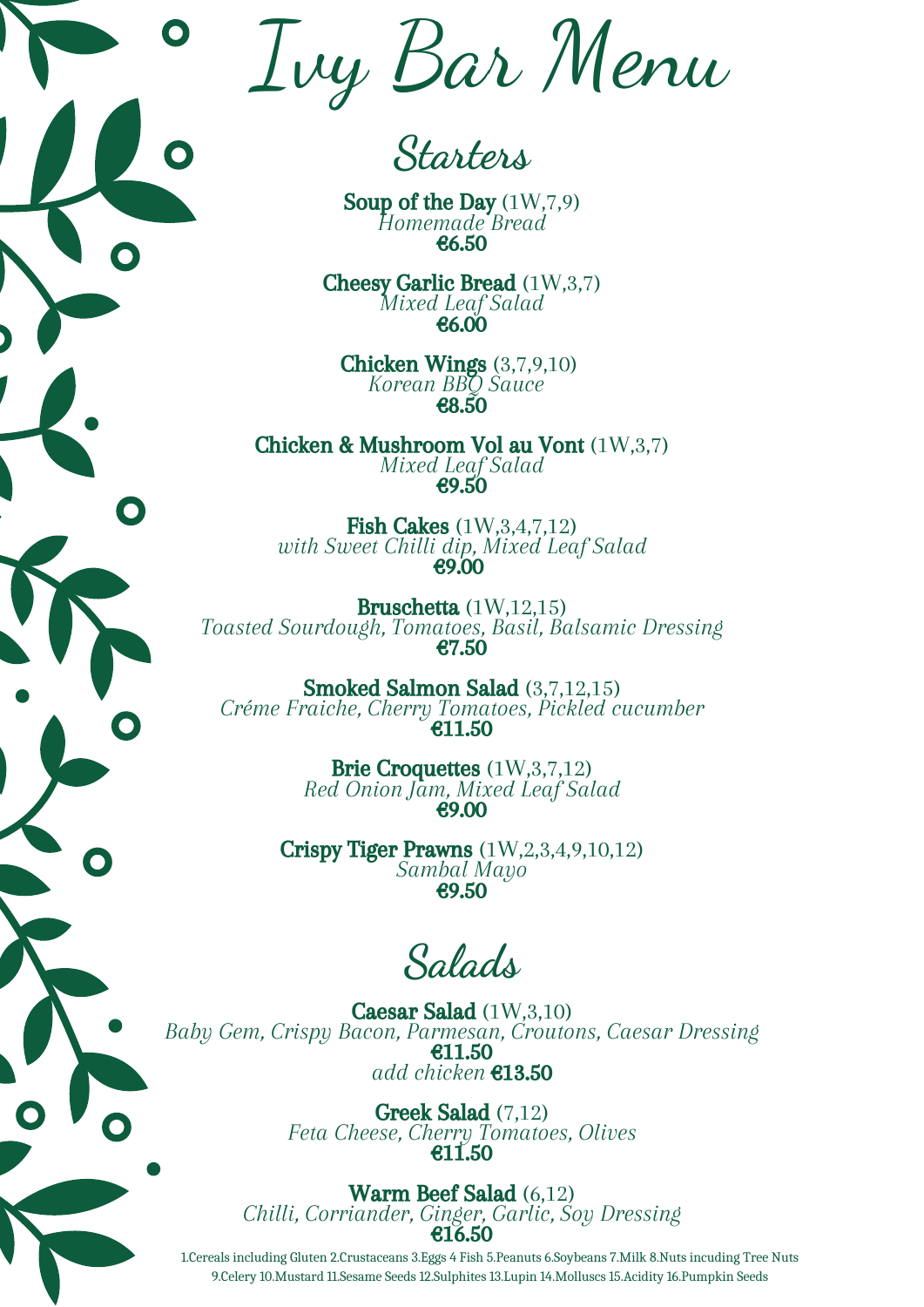1.Cereals including Gluten 2.Crustaceans 3.Eggs 4 Fish 5.Peanuts 6.Soybeans 7.Milk 8.Nuts incuding Tree Nuts 9.Celery 10.Mustard 11.Sesame Seeds 12.Sulphites 13.Lupin 14.Molluscs 15.Acidity 16.Pumpkin Seeds

10 oz Sirloin Steak €28.50 10 oz Fillet Steak €32.50 *Triple Cooked Chips, Onion Rings, Peppercorn Sauce*  $(1W, 9, 10, 12)$ 

Ivy Bar Menu

**Mains**

Fish & Chips (1W, 3, 4, 7, 10, 12) *Battered Hake, Crushed Garden Peas, Tartare Sauce, Triple Cooked Chips* €18.50

8 oz Steak Sandwich (1W) *Garlic Ciabatta, Gem Lettuce, Chips, Sautéed Onions & Pepper Sauce* €22.50

6oz Beef Burger (1W,3,9,10) *Brioche Bun, Cheese, Tomato, Gem Lettuce, Burger Sauce, Fries* €17.50

> Thai Red Curry (1W,2) *Rice, Garlic & Coriander Naan* €16.50 *add chicken* €19.50

Spinach & Ricotta Tortellini (1W,3,7,12) *Wild Mushroom, Peas & Truffle Cream with a Slice of Garlic Bread* €16.50

Carbonara (1W,3,7,12) *Penne Pasta, Bacon, button mushrooms, Garlic Bread*

€16.50

Baked Darne of Salmon (4,7,9,12) *on a bed of Tagliatelle, served with prawn and white wine veloute* €21.50

Roast Chicken Supreme (7,9,12) *Served with Mash, Baby Carrots, Tenderstem Broccoli, Thyme Jus* €22.50

> Buttermilk Chicken Burger (1W,3,9,10) *Brioche Bun, Baby Gem, Tomato Relish, Fries* €17.50

Stirfry Veg €16.50 | Chicken €19.50 *Sweet Chilli, Peppers, Onions, Mangetout, Green Beans & Rice*

> Roast Bacon Cutlet (7,12,15) *Caramalised Crimson Pear & Creamed Potato* €16.50